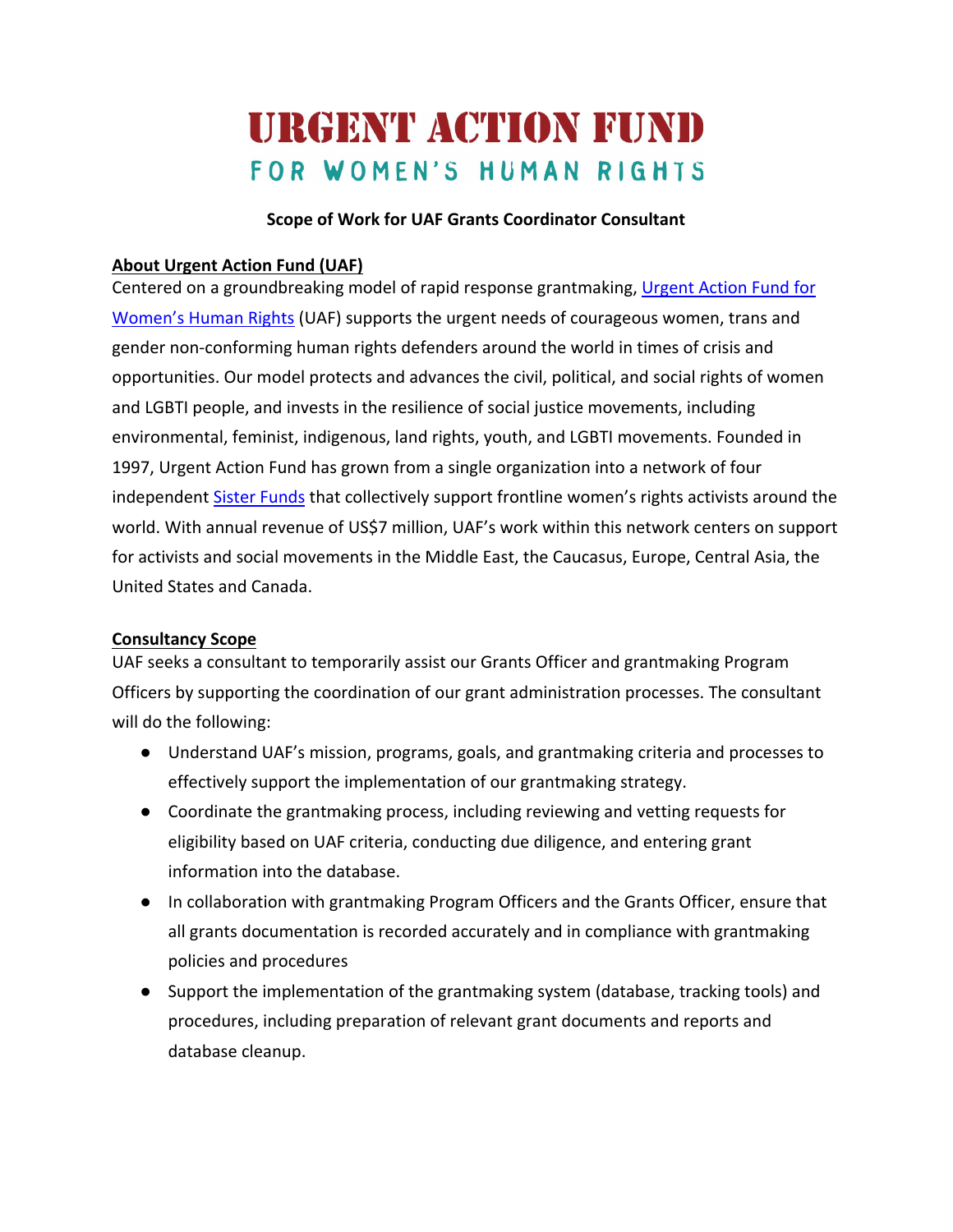- Offer external technical assistance to applicants, grantees, and advisors on how to access and navigate UAF's portal.
- Support the maintenance of the grantmaking inbox and other communications platforms.

#### **Qualifications**

- Passionate about UAF's mission, committed to teamwork and achieving results.
- A demonstrated commitment to gender justice and/or social justice.
- Minimum of 3-5 years of experience within the NGO/philanthropic sector, or related field.
- Knowledge and familiarity with grantmaking processes and procedures preferred.
- Ability to thrive in a fast-paced environment managing competing priorities and reprioritizing tasks as needed.
- Detailed knowledge of and demonstrated proficiency in Microsoft Office and Google applications, including Word, Excel, PowerPoint and Google Drive, Sheets, Docs, and Slides.
- Close attention to detail and accuracy; personal initiative; reliability, flexibility and follow-up.
- Excellent interpersonal skills and ability to build relationships with individuals with diverse personalities and styles, and at different levels of seniority; ability to manage communications tactfully and professionally.
- Salesforce proficiency required
- Exceptional written and oral communication skills in English and knowledge of Arabic preferred.

**Duration:** Until December 31, 2022 (required ability to commit to this duration)

**Hours:** 16 to 20 hours a week

**Location:** Remote (the equivalent of 9 am -1 pm Eastern Daylight Time (EDT) or 7 am - 11 am Pacific Daylight Time (PDT) preferred)

# **Compensation: \$45/hour.**

\*UAF is committed to paying competitive wages and upholding sustainable equity practices. Due to the ways in **which negotiations perpetuate existing structural inequities, UAF as a practice does not participate in a**